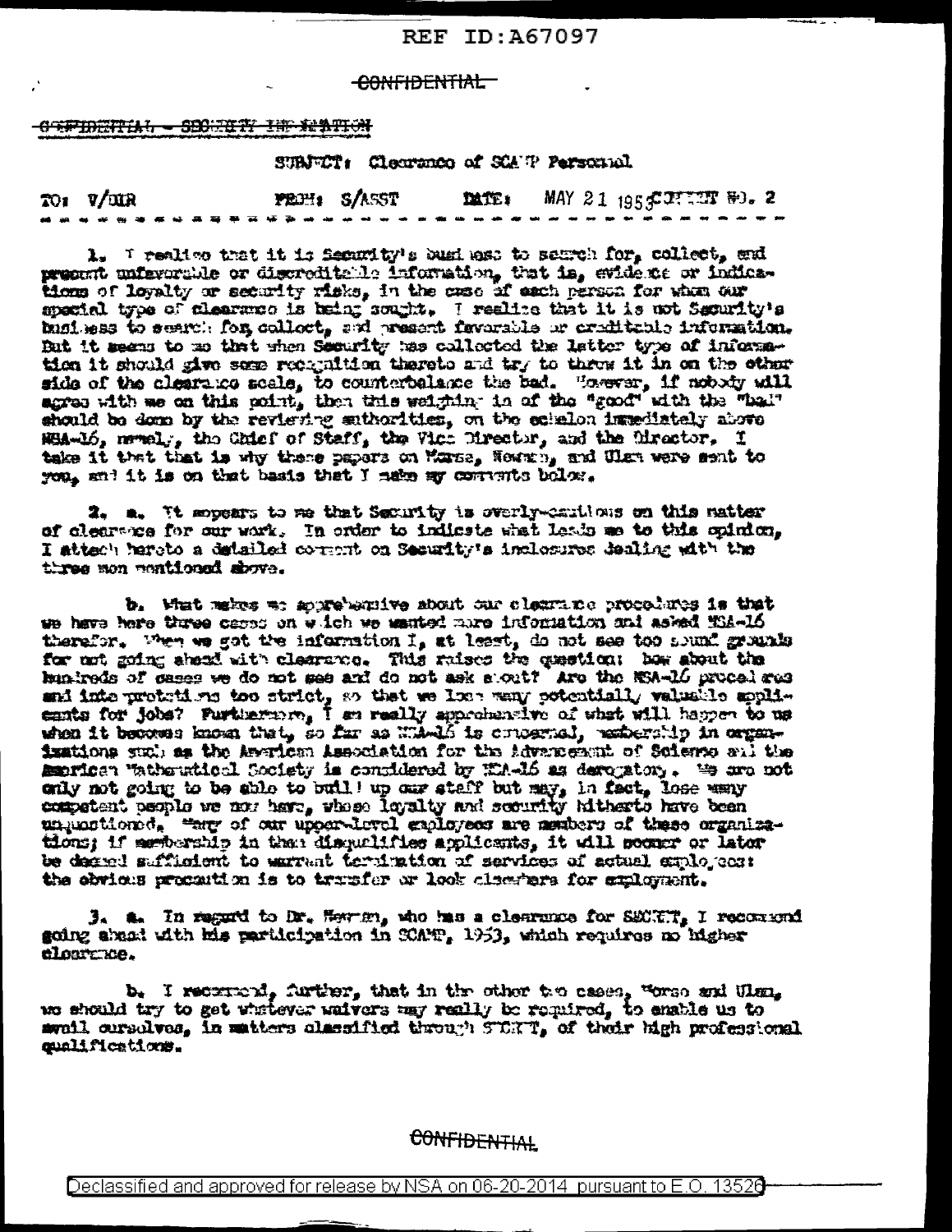### **CONFIDENTIAL**

OUTTERATION

 $- - -$ 

SUBJECT: Clearance of SCATP Personnel<br>FRAIL S/ASST DATE: COMPLEMENT TO: V/IIR FRIL SANNI CONTINUES. 2 - Continued ---

c. We final recorrendation is that we try to get some change in attitude in EM-16, toward greater objectivity in regard to what is to be considered incorprimed with our form of government.

**WHIPN F. FRIEDING** Special Augustant

1 Incl to Cornert 2 Comments on DA from SUC<br>to V/dR on Closence of

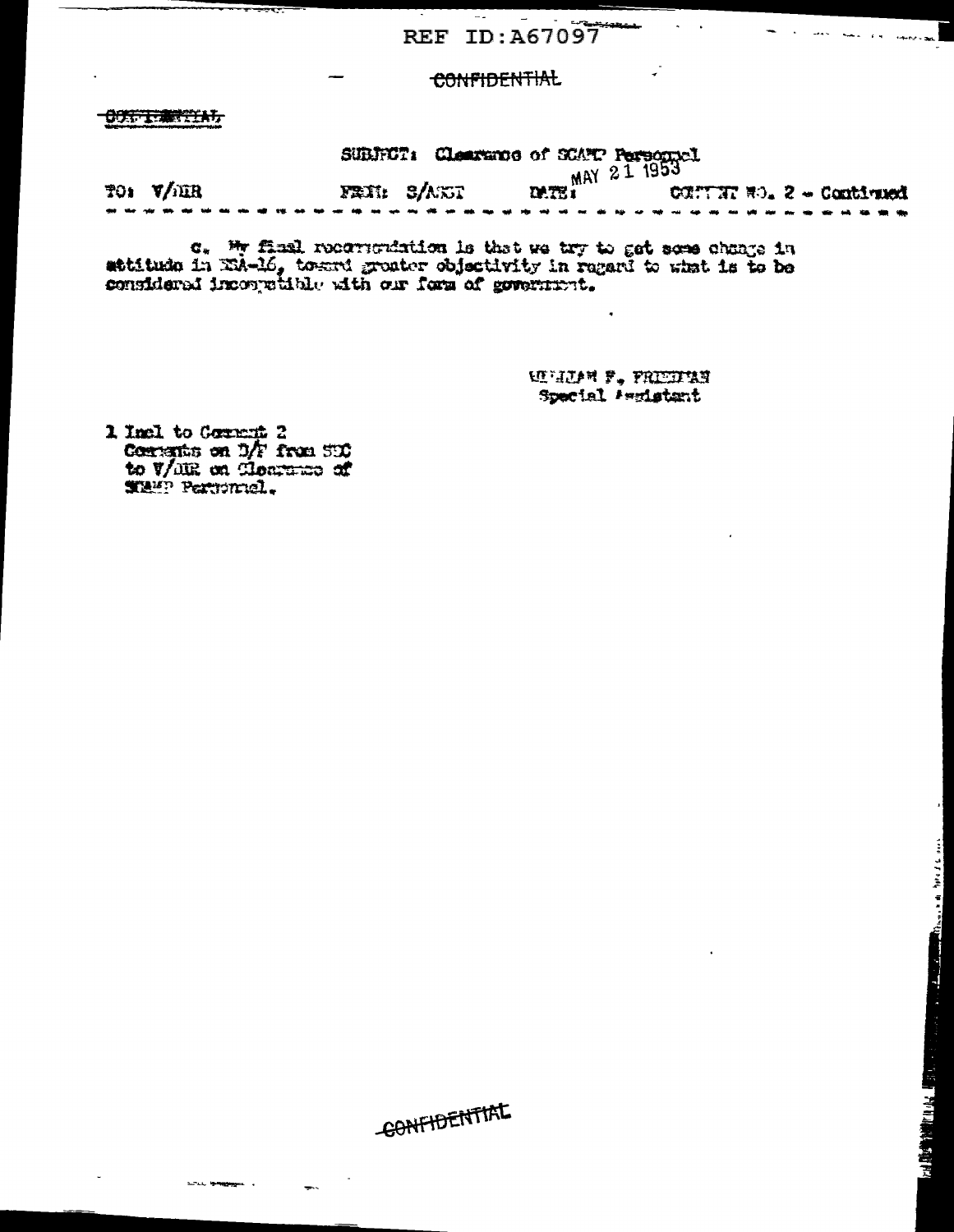#### <del>CONFIDENTIAL</del>

# **HEHAMAGTAY YTTER**

#### RETRIED - CHILITY IS ALARM

MAY 231 1953

#### Communites on a D/F from Collorel Uyuan to Admiral Henger on Clearance of SCA<sup>re</sup> Personnel

1. a. The subject programs cotlines derigitory ratorial undergood by EL-16 in the course of investigation of three people: Professor Fullip MaCord Horse, by, Wavis Hersen and Dr. Stanislaw 11, Ulan.

b. I shall start by toking up the factual or alleged deveratory material on each of the above neard intividuals in turn. I shall also Mst some non-derogatory material on each of the three pasole.

2. a. Horse is a full professor at 'IT'; his major subject is, I believe, Figules. He has been Director of Brook aven Vakwatory, which is a research laboratory of the Atoric Snorgy Cornission. He was also the fourier and first lirector of the Weapons System Weluntion Group, which is are the principal Operations Aualysis Group for the Joint Chiefs of Staff.

b. Whalf lists Harmo's associations and affiliations "with organisations the by their ideologies and public standing are known to be improprible with the United States form of government," as follows:

- (1) Hasseburgtts Civil Liberty Union.
	- My comment: While this Union has been cited by California Lomittee on Understam Activities, I am not near that it is known to be incorputible with the United States form of government, It wight be, but if so, it comes so a distinct surprise to no. It is not on the list of subscribe arganisations cited by the Attorney General of the U.º.; her is the American Civil Mberties Union, the parent organization, on the Attorney General's list as yet. If we are to be guided by what any corruttee of say one of the hour who states feels about an organination, I do not think them will be may experissions in the U.S. that will "pam" the test.
- (2) The American Soviet Science Society, Incorporated.
	- My community There is no question about this society having been cited by the Attornoy General of the United States. Homewor, at one time, during a period shortly after its founding, this society was in no way subversive. When it beem clear to American sutentists that this organimation hod been inflitented, many moientists impothetely dropped their membership. Some were even expalled. Ho statement is aste expecting whether, in fact, Professor Horse did this, whether he is now a nether, how long he

CONFIDENTIAL

arender .

Indicare to Comparent 2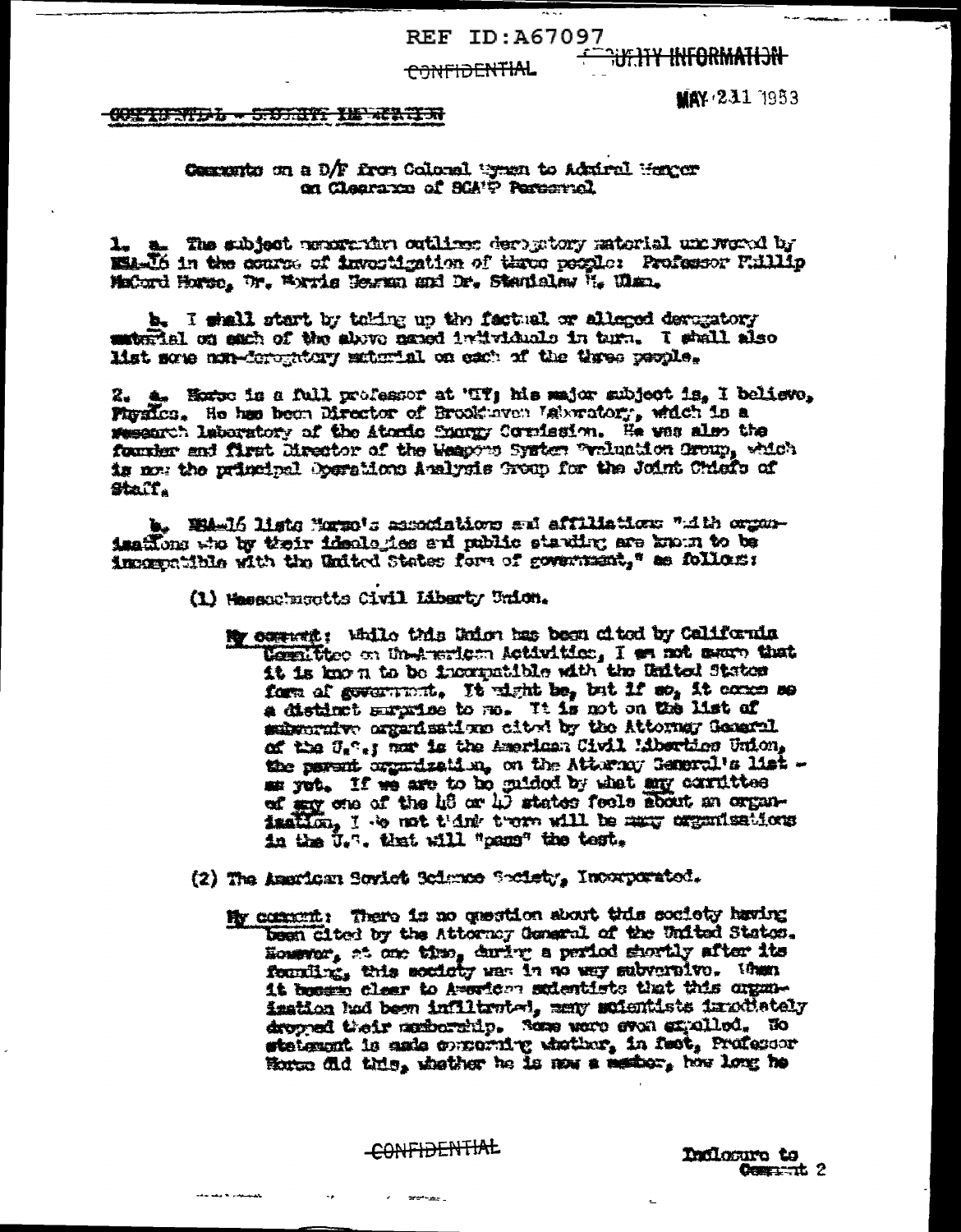#### CONFIDENTIAL

#### C<del>or Trenth</del>

use a which, etc. It seem to me to be of the greatest importance to know when, if ever, a person under investimidon for clearance dropped teriorship in an organisation which has been ofted by the Attorney General of the United States. In this correction, the ease of smother proxinent autominist, Prof. Willie Hardson, is worth thinking about, as related in the stimulation management exposite (a) dispetch of  $9$  Wy 1953).

- (3) The Micellond Fund of the Testerny Condition of Atomic Seigntiste.
	- By excrement: There seen to be several things against Rowse on secult if his commetion with this consition. Pirat, he is a trusted of the Correctber; mort, the masse of other methers of the Consition are afted as these of people storiously not to be trueted. The other meshers montioned are Harold C. Way and Mons fauling. I do not know how Marold C. Way became a "fallow-travelor" or even how the ent'unities define or determine what such a travolur is. but I do know that he is a lisbel folse winner, important contributor to the storic bomb development, and an outgestag anti-computet. I de not know on what grounds Linus Pauling is condidered a communite mapsot, but I de know that he is President-Rect of the Mational Academy of Sciences of the United States. By commont under a shore, with respect to listing by a correction of one of the 18 or 19 states of the Union, also applies to the aiting of the Seargang Corrittor of Atomic Scientists by the Joint Legislature Past Pinking Committee of the State of Rachington.
- (4) The Scientists Committee on Loyalty Problems,
	- By commit Herbership in this committee, cited by the House Wateriom Activities Cornittee, may be sufficient justification for denging Horso clearance. Theory, however, that it is not stated that he is a marker but only that he is a sponout. I se not quite sure what this means and. in fact, it may be that sponducing is worme then earthership from the point of view that it may imply greater participation.
- (5) I see nothin; derogatory whatever in the first sentence; as to the second, a fast is a fast no matter where it appeirs. tity hold it against Mores that the fact was published in a weil-kann Cornuist jamul?

<del>CONFIDLNTIAL</del>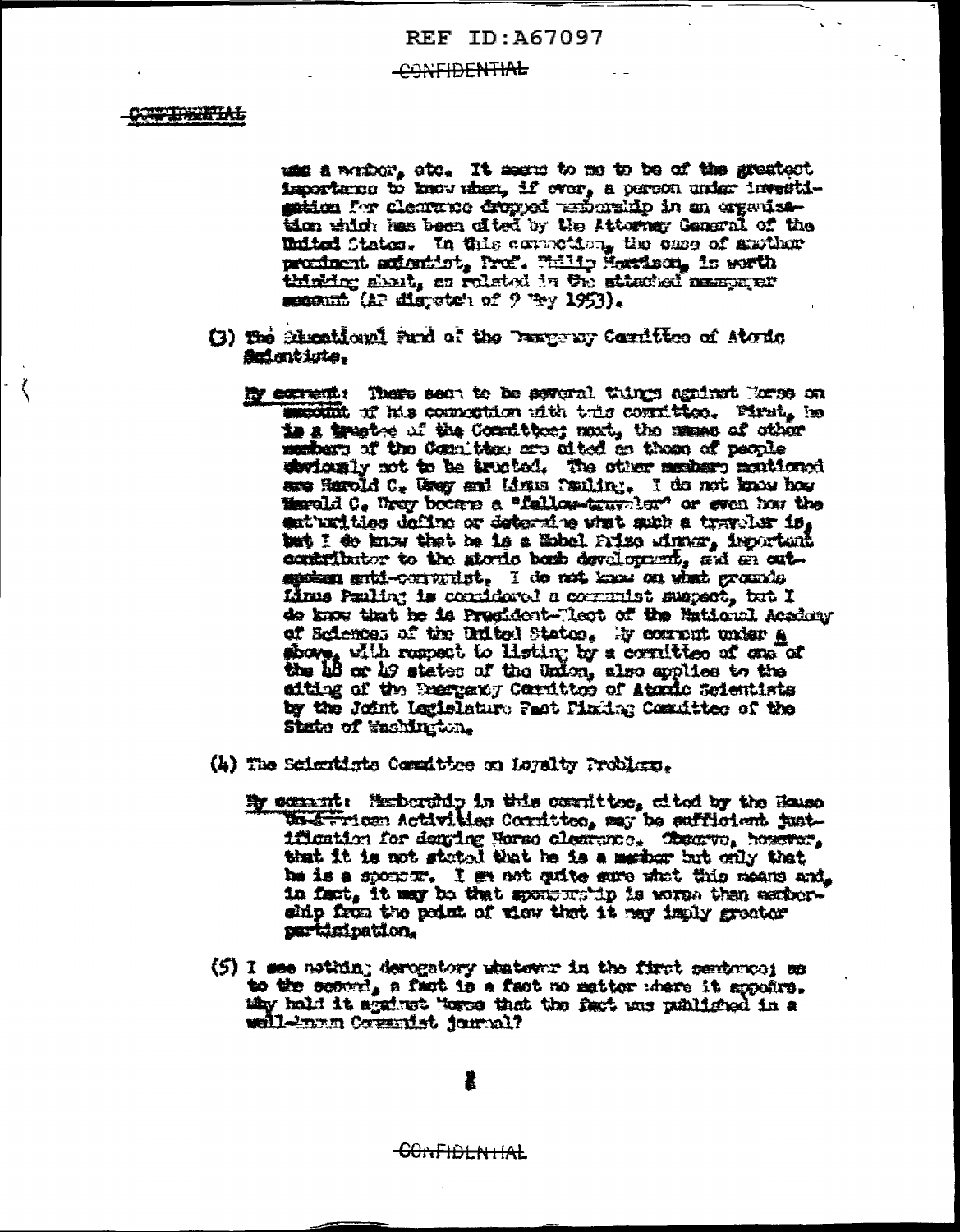#### <del>CONFIDENTIAL</del>

#### <del>otherman</del>

Ţ

#### $(6)$  See convert as anythod to the first sentence of  $(5)$  above: as to the second penterce, if anything, this is an item in favor of Navou,

o. Finally, the report concludes with the statement that "sweets corrects only  $(2)$  and  $(i)$  are relevant and these med further separaton. There is a quotation five UKUB 55 which states that "The portion shall be of exactiont choracter and discrution, and of unquestioned loyalty to the United States. There shall be no examption to this requirement." Profensor Exte is certainly of excellent character and there has never been my question concerning his disorotion. The question of his loyalty semine to be exerimed and it is quite possible that further investigation developing asward points (2) and (4) may indicate that there is some doubt concerning his levelty. However, on the basis of what has been presented I do not see how this conclusion was reacted.

B. a. The case of Dr. Horris Mergen is couplicately different from that of Freenow Horne. We Wester is devied clearance for the following **NURSCORD!** 

- (1) His mother is not a citizen of the United State:.
- (2) His wife did not list nexternity in a cited organization when applying for a government position. The entire facts of her summandon are not known by this Agency, at this time.
	- My consents: Point (1) is not at complete variance with USCIE F5, since that document manaly states that a person's purents should be ditizers of the Waited States, and not that they wast be citizens of the United States. The real question is, there is his nother? Is she in the U.S. or in some country behind the iron curvein? How strictly USCIB regulations are to be interpreted is, of course, a matter for top level policy, but it is my epinion that E1.416s interpretation is entirely too strict when it uishes to dear oven a start on electronor simply because of the fact cited in point (1) shows.

Point (2) is somewhat bothernous to we. It says that "The entire facts are not known by this Agency, at this time," but it spours to me that we should try to excertain than before coal it to my final cominsions. When qualified scientific personal at this Agency make serious effort to obtain the services of qualified scientific personal at other agentes it appears to me that KM-16 should nets every effort to get all the fasts Resled. In this connection it is interesting to

#### CONFIDENTIAL

ن بير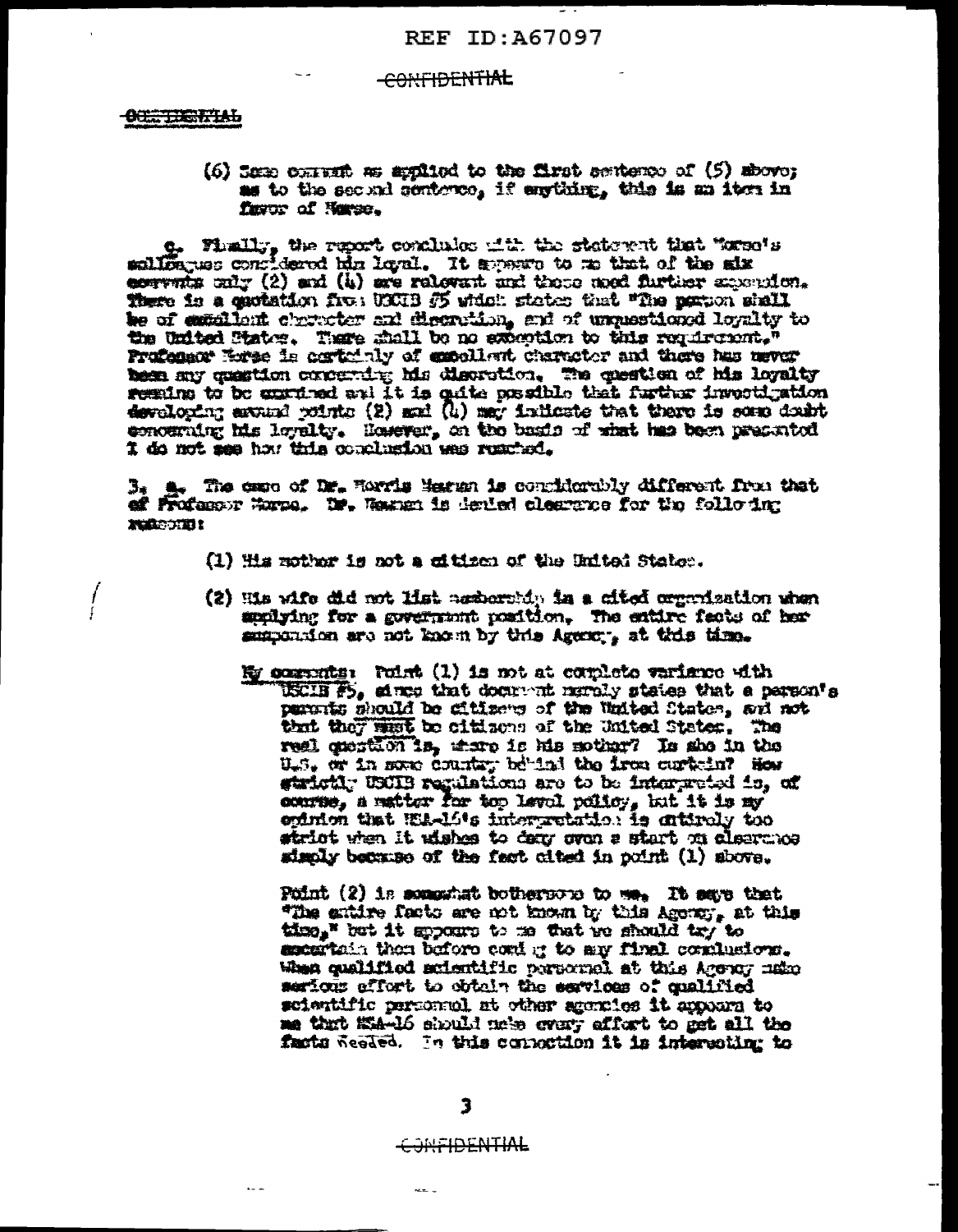大大家的复数形式

 $\mathcal{L}(\mathcal{L})$ 

note that Thele states that Dr. Hewnan's wife had been elected of loyalty charges: I therefore do not see why Margate clearance should now be in question on account of his wife's alcorance difficulties.

|را ابا ب ار<del>اقیمیدی</del>

b. Dr. Hespanis problematio in three organizations is discussed in HAJO's report. But though no mention is nade of these numberships in the conduring reasons for denial of clearance, " on at a loss to underwised with they are numioned at all. The first of these organisations is the Aucrican Accordetion for the Adventurent of Science. This is a completely non-political, soventific organization whose membership conwriter thousands of outstanding scientists. The second organisation mentioned is the American Watherstianl Society. To put it mildly, it is a rather far-fetched even to himt that a parson is not clearable because he belongs to this contaty. John van Heunann was pregident of this coniety from 1950 to 1352. Present and past acabors who worked at or with the Agency and who have CONINT clearance are: H. H. Gerpsigns, W. D. Uray, ". Fallbery, ". A. Leiblar, J. J. Techus, A. ". Glesson. Harginall Hall, S. S. Calvas, H. P. Robertoun, H. T. Engstrun, C. B. Youting, the Boss, and shout fifty other people at the Agency. There as no community Hole-15, or ma, on the third organization, the Tatherstical Association of America. That is fortunate cince this organization concerns itself primerily with the teaching of college mathematics.

g. Finally we come to the case of Dr. Stavislow When. This is the strangest case of the three. It spears to se that X18-16 does not support tte case for denying Them COMENT clearance by its oun quotes. Under item (2) let us consider the reasons for denying clearance point by points points (a), (b) and (c) again are questions of strict, medium, or loose interpretation of USCIB #5 and I shall not go into them. In point (d) it is stated that Him is not conddered to be of excellent discretion and items 1d  $(3)$ , 1d  $(4)$ , and 1d  $(7)$  are the references. Let us look at these sufaronces in invarse order:

- (1) In 1d  $(7)$ , then is characterised as a talkativo, sociable individual but not indiscrept and who, in fact, most circumspent regarding confidential mattern. Ex can anyone conefivably interprot this statement as indicating that Ulan is not considered to be of excellent discretion?
- (2) In Id (4) it is stated that Ulm "is not too discreet, although if told not to tell anything, he would not tell it." Again I fail to ase how this indicates indicatetion on Agency problem. since we certainly tell people not to tell secrets.
- (3) In  $Id$  (3) it is stated that then is in the interviewe's onimion somewhat indiscreat. However, this seem to be the caly evidence of Ulm's indicorotion. Also it is to be noted that no securit is taken of any of the good things which have

<del>CONFIDENTIAL</del>